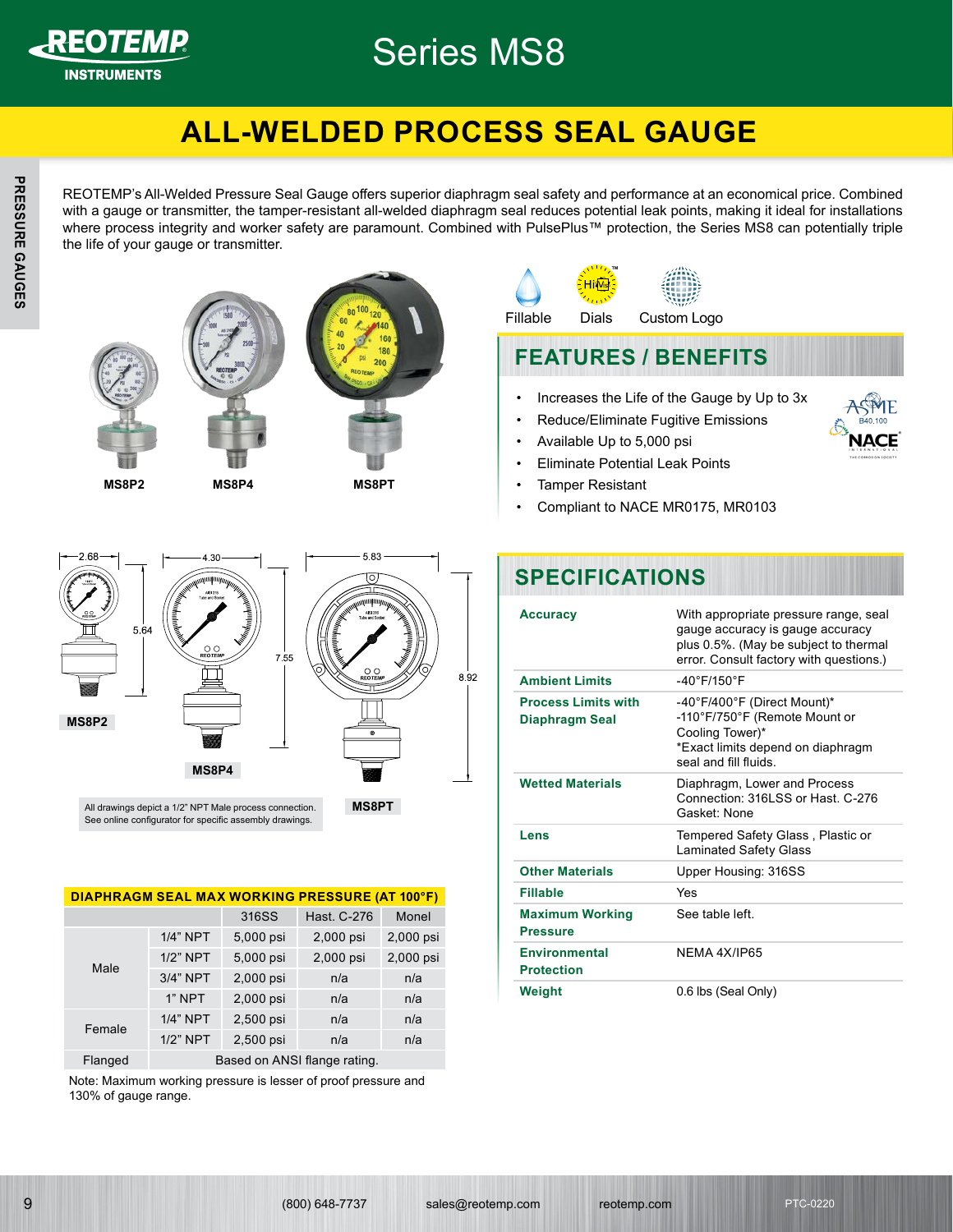## Series MS8



REO*TEMP***®**

REO*TEMP***®** <u>Instruments</u>

### **ALL-WELDED PROCESS SEAL GAUGE**



- $\checkmark$  Check Stock  $\checkmark$  Configure Part #
- -

#### **HOW TO ORDER:** Choose options to build a part number. For example: MS8PTAM3XP23-SDDDASPGT-HV

|                                                                                                                                                                                                                                                                                                                                                                           |                                                                                                                                                                                                         |                                                                                                                                                                                                                                                                                                                                                                                                                                                        |                                                                                                                                    | <b>HOW TO ORDER:</b> Choose options to build a part number. For example: MS8PTAM3XP23-SDDDASPGT-HV                                                                                                                                                                                                                                                                                                                                                                                                                                                   |                                                                                                                                                                                                                                                                                                                                                                                          |
|---------------------------------------------------------------------------------------------------------------------------------------------------------------------------------------------------------------------------------------------------------------------------------------------------------------------------------------------------------------------------|---------------------------------------------------------------------------------------------------------------------------------------------------------------------------------------------------------|--------------------------------------------------------------------------------------------------------------------------------------------------------------------------------------------------------------------------------------------------------------------------------------------------------------------------------------------------------------------------------------------------------------------------------------------------------|------------------------------------------------------------------------------------------------------------------------------------|------------------------------------------------------------------------------------------------------------------------------------------------------------------------------------------------------------------------------------------------------------------------------------------------------------------------------------------------------------------------------------------------------------------------------------------------------------------------------------------------------------------------------------------------------|------------------------------------------------------------------------------------------------------------------------------------------------------------------------------------------------------------------------------------------------------------------------------------------------------------------------------------------------------------------------------------------|
| <b>MS8PT</b>                                                                                                                                                                                                                                                                                                                                                              | A                                                                                                                                                                                                       | M <sub>3</sub>                                                                                                                                                                                                                                                                                                                                                                                                                                         | X                                                                                                                                  | <b>P23</b>                                                                                                                                                                                                                                                                                                                                                                                                                                                                                                                                           | -S                                                                                                                                                                                                                                                                                                                                                                                       |
| <b>PRESSURE</b><br><b>INSTRUMENT</b>                                                                                                                                                                                                                                                                                                                                      | <b>GAUGE MOUNT</b>                                                                                                                                                                                      | <b>PROCESS</b><br><b>CONNECTION</b>                                                                                                                                                                                                                                                                                                                                                                                                                    | <b>FLUSH</b><br><b>CONNECTION</b>                                                                                                  | <b>PRESSURE RANGE</b>                                                                                                                                                                                                                                                                                                                                                                                                                                                                                                                                | <b>WETTED</b><br><b>MATERIAL</b>                                                                                                                                                                                                                                                                                                                                                         |
| Solid Front/ Blowout<br><b>Back Process Gauges</b><br>$MSBPT = 4.5" Phenolic$<br>Process<br>$MSBPS = 4.5"$ Stainless<br>Safety Gauge<br><b>Industrial All Stainless</b><br><b>Steel Gauges</b><br>$MS8P6 = 6" SS$<br>$MS8P4 = 4" SS$<br>$MS8P3 = 3.5" SS$<br>$MS8P2 = 2.5" SS$<br><b>Hinged-Ring Process</b><br>Gauge<br>$MS8PI = 4.5"$ Aluminum<br>Case, SS<br>internals | $A = Bottom$<br>$C = Back$<br>(4", 4.5", 6")<br>Lower Back<br>(2.5", 3.5")<br>Center Back<br>$E = Back/Front$<br>Flange (Panel<br>Mount)<br>(4", 4.5", 6")<br>Lower Back<br>(2.5", 3.5")<br>Center Back | <b>Threaded</b><br>$M2 = 1/2$ " male NPT<br>$M4 = 1/4"$ male NPT<br>$M3 = 3/4"$ male NPT<br>$M1 = 1$ " male NPT<br>$F2 = 1/2$ " female NPT<br>$F4 = 1/4$ " female NPT<br>$F3 = 3/4$ " female NPT<br>Flanged<br>$R01 = 1/2"x150#ANSI RF$<br>R03 = 1/2"x300/600# ANSI RF<br>$RT1 = 3/4$ "x150# ANSI RF<br>$RT3 = 3/4"x300/600#$ ANSI RF<br>$R11 = 1"x150# ANSI RF$<br>$R13 = 1"x300# ANSI RF$<br>$RH1 = 1.5$ "x150# ANSI RF<br>$RH3 = 1.5"x300# ANSI RF$ | $X = No$ Flush<br>$F =$ Single 1/4" Flush<br>(Ships with Plug<br>Installed)                                                        | <b>Common Ranges</b><br>$P03 = -30" in Hg/0/30$ psi<br>$P15 = 15$ psi<br>$P16 = 30$ psi<br>$P17 = 60$ psi<br>$P18 = 100$ psi<br>$P20 = 200$ psi<br>$P21 = 300$ psi<br>$P22 = 400$ psi<br>$P23 = 600$ psi<br>$P25 = 1,000$ psi<br>$P31 = 2,000$ psi<br>$P32 = 3,000$ psi<br>$P34 = 5,000$ psi<br><b>Available Ranges</b><br>■ 15 psi to 6,000 psi<br>Gauge Pressure,<br>Vacuum, or Compound<br><b>Standard Units</b><br>psi/bar<br>■ psi<br>Note: Minimum Span for<br>4" Gauges and Greater is<br>30 psi<br>For Additional Range Codes<br>See Page 45 | $-S = 316L SS$<br>$-H =$ Hast, C-276<br>$-M =$ Monel 400 <sup>+</sup><br>$-Z =$ Hastelloy C-276<br>Diaphragm,<br>316SS Lower<br>Body**<br>$-F = 304L$ SS<br>Note: see maximum<br>working pressure<br>table on previous<br>page for available<br>process connections.<br><sup>†</sup> Furnished with<br>Monel upper<br>housing.<br>**Max working<br>pressure is the same<br>as all 316SS. |
| DDD                                                                                                                                                                                                                                                                                                                                                                       | AS                                                                                                                                                                                                      | P                                                                                                                                                                                                                                                                                                                                                                                                                                                      | G                                                                                                                                  |                                                                                                                                                                                                                                                                                                                                                                                                                                                                                                                                                      | -HV                                                                                                                                                                                                                                                                                                                                                                                      |
|                                                                                                                                                                                                                                                                                                                                                                           |                                                                                                                                                                                                         |                                                                                                                                                                                                                                                                                                                                                                                                                                                        |                                                                                                                                    |                                                                                                                                                                                                                                                                                                                                                                                                                                                                                                                                                      |                                                                                                                                                                                                                                                                                                                                                                                          |
| <b>SEAL MOUNTING</b>                                                                                                                                                                                                                                                                                                                                                      | <b>SEAL FILL</b>                                                                                                                                                                                        | <b>PULSATION</b><br><b>PROTECTION</b>                                                                                                                                                                                                                                                                                                                                                                                                                  | <b>CASE FILL</b>                                                                                                                   | <b>LENS</b>                                                                                                                                                                                                                                                                                                                                                                                                                                                                                                                                          | <b>OPTIONS</b>                                                                                                                                                                                                                                                                                                                                                                           |
| $DD = Direct$<br>$RTR =$ Cooling Tower<br>$B$ ?? = Armored 316 SS<br>Capillary (5-40 ft.)<br>$W$ ?? = PVC Coated<br>Armored 316 SS<br>Capillary<br>Note: $?? =$ Length in feet<br>$(e.g. 05 = 5 feet)$<br>Note: Capillary<br>connection is welded<br>unless otherwise<br>specified.                                                                                       | $AS = Silicone DC200$<br>$AG = Glycerin$<br>$C1$ = Fomblin Y06<br><b>BH</b> = Silicone DC704<br>$C2$ = Halocarbon 6.3<br>See 58 for<br><b>Complete Fill Guide</b>                                       | $X = None$<br>$P =$ Pulse Plus™<br>(Pulsation<br>Protection)                                                                                                                                                                                                                                                                                                                                                                                           | $D = DrV$<br>$G = G ycerin$<br>$W =$ Glycerin Water<br>(65/35)<br>$S = Silicone$<br>$I =$ Inert<br>Note: MS8PI is not<br>fillable. | $T =$ Tempered Safety<br>Glass<br>$S =$ Laminated Safety<br>Glass<br>$P =$ Plastic                                                                                                                                                                                                                                                                                                                                                                                                                                                                   | -HV = $Hi-VisTM$ Dial<br>$-C3 = 3$ Point Calibration<br>Certificate<br>-TS = Stainless Steel Tag<br>-OX = Cleaned for $O_2$<br>Service<br>$-CN = NACE$ Certificate<br>-PM = Positive Material<br>Identification<br>Certification<br>-MM = Monel Wetted Gauge<br>See Pages 50 & 83 for<br><b>Additional Options</b>                                                                       |

- **S** = Laminated Safety Glass
- **P** = Plastic
- **-OX** = Cleaned for  $O_2$ Service **-CN** = NACE Certificate **-PM** = Positive Material Identification **Certification**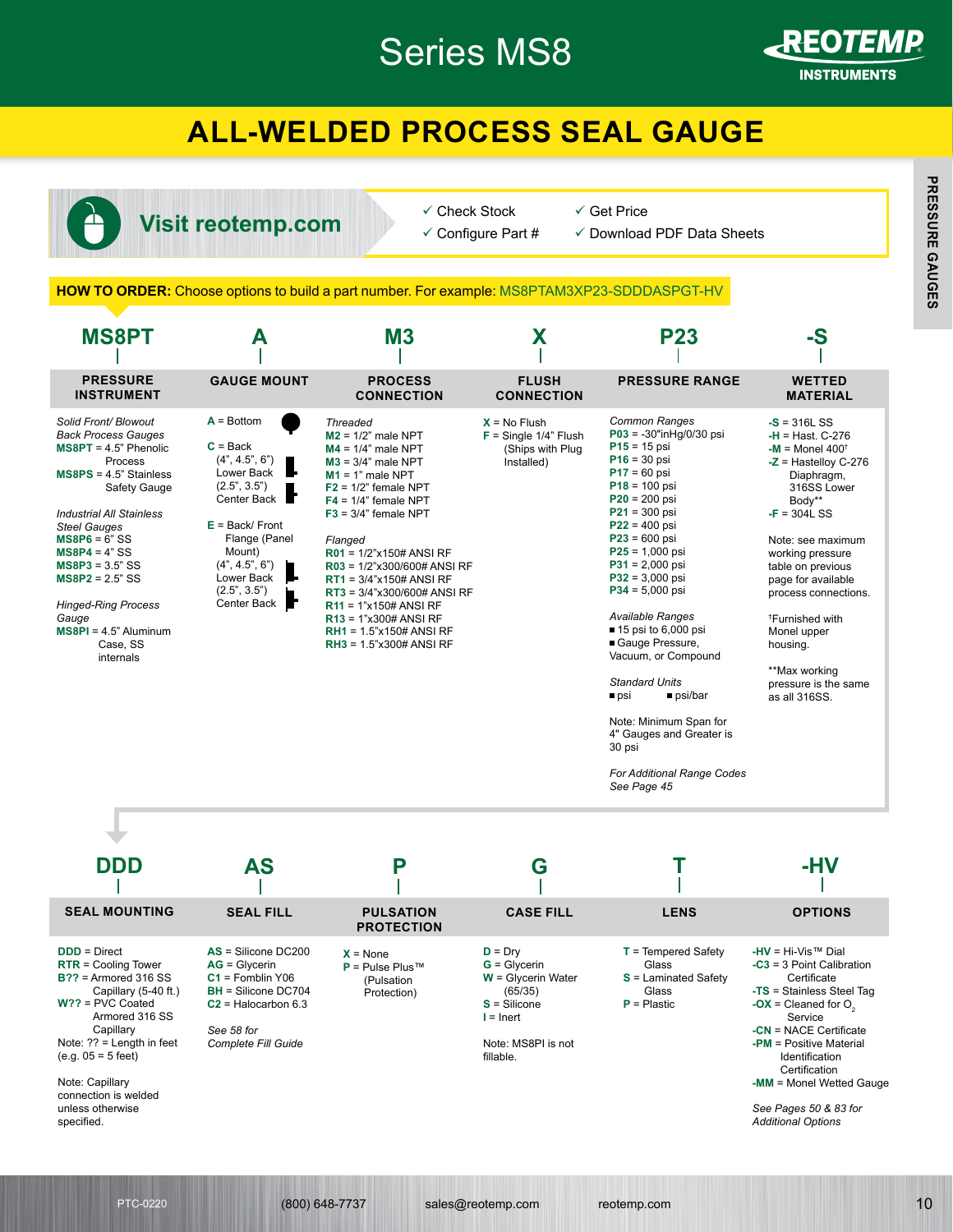

#### REO*TEMP***® PRESSURE GAUGE RANGES AND CODES**

#### <span id="page-2-0"></span>**VACUUM/COMPOUND RANGES**

|                 |             |                 |                |      |                                |                 | <u>VACUUM/COMPOUND KANGES</u> |             |            |            |                            |      |                |
|-----------------|-------------|-----------------|----------------|------|--------------------------------|-----------------|-------------------------------|-------------|------------|------------|----------------------------|------|----------------|
|                 | psi         |                 |                |      | Dual Scale & psi & Metric      |                 |                               |             |            |            | <b>Single Scale-Metric</b> |      |                |
|                 | "Hg/0/psi   |                 | psi & bar      |      | psi & kg/cm <sup>2</sup>       |                 | psi & kPa                     |             | bar        |            | kq/cm <sup>2</sup>         |      | kPa            |
| Code            | Range       | Code            | Range          | Code | Range                          | Code            | Range                         | Code        | Range      | Code       | Range                      | Code | Range          |
| P01             | $-30"$ Hg/0 | D <sub>01</sub> | "Hg & -1/0 bar | G01  | "Hg $& 1/0$ kg/cm <sup>2</sup> | L <sub>01</sub> | "Hg & -100/0 kPa              | <b>B00</b>  | $-1/0$ bar | <b>K00</b> | $-1/0$ ka/cm <sup>2</sup>  | A00  | -100/0 kPa     |
| P <sub>02</sub> | $-30/0/15$  | D <sub>02</sub> | psi & -1/0/1   | G02  | psi & -1/0/1                   | L02             | psi & -100/0/100              | <b>B01</b>  | $-1/0/1$   | K01        | $-1/0/1$                   | A01  | $-100/0/100$   |
| P03             | $-30/0/30$  | D <sub>03</sub> | psi & -1/0/2   | G03  | psi & -1/0/2                   | L03             | psi & -100/0/200              | <b>B02</b>  | $-1/0/2$   | K02        | $-1/0/2$                   | A02  | $-100/0/200$   |
| P04             | $-30/0/60$  | D <sub>04</sub> | psi & -1/0/4   | G04  | psi & -1/0/4                   | L <sub>04</sub> | psi & -100/0/400              | <b>B04</b>  | $-1/0/4$   | <b>K04</b> | $-1/0/4$                   | A04  | $-100/0/400$   |
| P05             | $-30/0/100$ | D <sub>05</sub> | psi & -1/0/7   | G05  | psi & -1/0/7                   | L05             | psi & -100/0/700              | <b>B07</b>  | $-1/0/7$   | <b>K07</b> | $-1/0/7$                   | A07  | $-100/0/700$   |
| P06             | $-30/0/160$ | D <sub>06</sub> | psi & -1/0/11  | G06  | psi & -1/0/11                  | L06             | psi & -100/0/1,100            | B011        | $-1/0/11$  | K011       | $-1/0/11$                  | A011 | $-100/0/1.100$ |
| P07             | $-30/0/200$ | <b>D07</b>      | psi & -1/0/14  | G07  | psi & -1/0/14                  | L07             | psi & -100/0/1,400            | B014        | $-1/0/14$  | K014       | $-1/0/14$                  | A014 | $-100/0/1,400$ |
| P <sub>08</sub> | $-30/0/300$ | D <sub>08</sub> | psi & -1/0/20  | G08  | psi & -1/0/20                  | L <sub>08</sub> | psi & -100/0/2,000            | <b>B020</b> | $-1/0/20$  | K020       | $-1/0/20$                  | A020 | $-100/0/2.000$ |

### **PRESSURE RANGES**

|                 | psi          |                 |                |      | Dual Scale & psi & Metric      |                 |                        |                  |            |                  | <b>Single Scale-Metric</b> |                  |                |
|-----------------|--------------|-----------------|----------------|------|--------------------------------|-----------------|------------------------|------------------|------------|------------------|----------------------------|------------------|----------------|
|                 | "Hg/0/psi    |                 | psi & bar      |      | psi & kg/cm <sup>2</sup>       |                 | psi & kPa              |                  | bar        |                  | kg/cm <sup>2</sup>         |                  | kPa            |
| Code            | Range        | Code            | Range          | Code | Range                          | Code            | Range                  | Code             | Range      | Code             | Range                      | Code             | Range          |
| P01             | $-30"$ Hg/0  | D <sub>01</sub> | "Hg & -1/0 bar | G01  | "Hg $& 1/0$ kg/cm <sup>2</sup> | L <sub>01</sub> | "Hg & -100/0 kPa       | <b>B00</b>       | $-1/0$ bar | K00              | $-1/0$ kg/cm <sup>2</sup>  | A00              | -100/0 kPa     |
| P02             | $-30/0/15$   | D <sub>02</sub> | psi & -1/0/1   | G02  | psi & -1/0/1                   | L <sub>02</sub> | psi & -100/0/100       | <b>B01</b>       | $-1/0/1$   | K01              | $-1/0/1$                   | A01              | $-100/0/100$   |
| P03             | $-30/0/30$   | D <sub>03</sub> | psi & -1/0/2   | G03  | psi & -1/0/2                   | L <sub>03</sub> | psi & -100/0/200       | <b>B02</b>       | $-1/0/2$   | K02              | $-1/0/2$                   | A02              | $-100/0/200$   |
| P04             | $-30/0/60$   | D <sub>04</sub> | psi & -1/0/4   | G04  | psi & -1/0/4                   | L <sub>04</sub> | psi & -100/0/400       | <b>B04</b>       | $-1/0/4$   | K04              | $-1/0/4$                   | A04              | $-100/0/400$   |
| P05             | $-30/0/100$  | D <sub>05</sub> | psi & -1/0/7   | G05  | psi & -1/0/7                   | L <sub>05</sub> | psi & -100/0/700       | <b>B07</b>       | $-1/0/7$   | <b>K07</b>       | $-1/0/7$                   | A07              | $-100/0/700$   |
| P06             | $-30/0/160$  | D <sub>06</sub> | psi & -1/0/11  | G06  | psi & -1/0/11                  | L06             | psi & -100/0/1,100     | B011             | $-1/0/11$  | K011             | $-1/0/11$                  | A011             | $-100/0/1,100$ |
| P07             | -30/0/200    | D <sub>07</sub> | psi & -1/0/14  | G07  | psi & -1/0/14                  | L <sub>07</sub> | psi & -100/0/1,400     | <b>B014</b>      | $-1/0/14$  | K014             | $-1/0/14$                  | A014             | $-100/0/1,400$ |
| P08             | $-30/0/300$  | D <sub>08</sub> | psi & -1/0/20  | G08  | psi & -1/0/20                  | L <sub>08</sub> | psi & -100/0/2,000     | <b>B020</b>      | $-1/0/20$  | K020             | $-1/0/20$                  | A020             | $-100/0/2,000$ |
|                 |              |                 |                |      |                                |                 | <b>PRESSURE RANGES</b> |                  |            |                  |                            |                  |                |
|                 | psi          |                 |                |      | Dual Scale & psi & Metric      |                 |                        |                  |            |                  | <b>Single Scale-Metric</b> |                  |                |
|                 | psi          |                 | psi & bar      |      | psi & kg/cm <sup>2</sup>       |                 | psi & kPa              |                  | bar        |                  | kg/cm <sup>2</sup>         |                  | kPa            |
| Code            | Range        | Code            | Range          | Code | Range                          | Code            | Range                  | Code             | Range      | Code             | Range                      | Code             | Range          |
| P <sub>14</sub> | $0-10$ psi   | D <sub>14</sub> | psi & .7 bar   | G14  | psi & .7 kg/cm <sup>2</sup>    | L14             | psi & 70 kPa           |                  |            |                  |                            |                  |                |
| P <sub>15</sub> | $0 - 15$     | D <sub>15</sub> | psi & 0-1      | G15  | psi & 0-1                      | L15             | psi & 0-100            | <b>B1</b>        | $0-1b$     | K <sub>1</sub>   | $0-1$ kg/cm <sup>2</sup>   | A <sub>1</sub>   | 0-100 kPa      |
| P <sub>16</sub> | $0 - 30$     | D16             | psi & 0-2      | G16  | psi & 0-2                      | L16             | psi & 0-200            | <b>B2</b>        | $0 - 2$    | K <sub>2</sub>   | $0 - 2$                    | A2               | $0 - 200$      |
| P <sub>17</sub> | $0 - 60$     | D17             | psi & 0-4      | G17  | psi & 0-4                      | L17             | psi & 0-400            | <b>B4</b>        | $0 - 4$    | K <sub>4</sub>   | $0 - 4$                    | A4               | $0 - 400$      |
| P <sub>18</sub> | $0 - 100$    | D <sub>18</sub> | psi & 0-7      | G18  | psi & 0-7                      | L <sub>18</sub> | psi & 0-700            | B7               | $0 - 7$    | K7               | $0 - 7$                    | A7               | $0 - 700$      |
| P <sub>19</sub> | $0 - 160$    | D <sub>19</sub> | psi & 0-11     | G19  | psi & 0-11                     | L <sub>19</sub> | psi & 0-1,100          | <b>B11</b>       | $0 - 11$   | K11              | $0 - 11$                   | A11              | $0 - 1,100$    |
| P <sub>20</sub> | $0 - 200$    | D <sub>20</sub> | psi & 0-14     | G20  | psi & 0-14                     | L20             | psi & 0-1,400          | <b>B14</b>       | $0 - 14$   | K14              | $0 - 14$                   | A14              | $0-1,400$      |
| P21             | $0 - 300$    | D <sub>21</sub> | psi & 0-20     | G21  | psi & 0-20                     | L21             | psi & 0-2,000          | <b>B20</b>       | $0 - 20$   | K20              | $0 - 20$                   | A20              | $0 - 2,000$    |
| P <sub>22</sub> | $0 - 400$    | D <sub>22</sub> | psi & 0-28     | G22  | psi & 0-28                     | L22             | psi & 0-2,800          | <b>B28</b>       | $0 - 28$   | K28              | $0 - 28$                   | A28              | $0 - 2,800$    |
| P <sub>23</sub> | $0 - 600$    | D <sub>23</sub> | psi & 0-40     | G23  | psi & 0-40                     | L23             | psi & 0-4,000          | <b>B40</b>       | $0 - 40$   | K40              | $0 - 40$                   | A40              | $0 - 4,000$    |
| P <sub>24</sub> | $0 - 800$    | D24             | psi & 0-55     | G24  | psi & 0-55                     | L24             | psi & 0-5,500          | <b>B55</b>       | $0 - 55$   | K <sub>55</sub>  | $0 - 55$                   | A55              | $0 - 5,500$    |
| P <sub>25</sub> | $0-1,000$    | D <sub>25</sub> | psi & 0-70     | G25  | psi & 0-70                     | L25             | psi & 0-7,000          | <b>B70</b>       | $0 - 70$   | <b>K70</b>       | $0 - 70$                   | A70              | $0 - 7,000$    |
| P30             | $0-1,500$    | D30             | psi & 0-100    | G30  | psi & 0-100                    | L30             | psi & 0-10,000         | <b>B100</b>      | $0 - 100$  | K100             | $0 - 100$                  | A100             | 0-10,000       |
| P31             | $0 - 2,000$  | D31             | psi & 0-140    | G31  | psi & 0-140                    | L31             | psi & 0-14,000         | <b>B140</b>      | $0 - 140$  | K140             | $0 - 140$                  | A140             | $0-14,000$     |
| P32             | $0 - 3,000$  | D32             | psi & 0-200    | G32  | psi & 0-200                    | L32             | psi & 0-20,000         | <b>B200</b>      | $0 - 200$  | K200             | $0 - 200$                  | A200             | 0-20,000       |
| P33             | $0-4,000$    | D33             | psi & 0-280    | G33  | psi & 0-280                    | L33             | psi & 0-28,000         | <b>B280</b>      | $0 - 280$  | K280             | $0 - 280$                  | A280             | 0-28,000       |
| P34             | $0 - 5,000$  | D34             | psi & 0-350    | G34  | psi & 0-350                    | L34             | psi & 0-35,000         | <b>B350</b>      | 0-350      | K350             | $0 - 350$                  | A350             | 0-35,000       |
| P35             | $0 - 6,000$  | D35             | psi & 0-400    | G35  | psi & 0-400                    | L35             | psi & 0-40,000         | <b>B400</b>      | $0 - 400$  | K400             | $0 - 400$                  | A400             | 0-40,000       |
| P36             | $0 - 8,000$  | D36             | psi & 0-550    | G36  | psi & 0-550                    | L36             | psi & 0-55,000         | <b>B550</b>      | $0 - 550$  | K550             | $0 - 550$                  | A550             | 0-55,000       |
| P37             | $0-10,000$   | D37             | psi & 0-700    | G37  | psi & 0-700                    | L37             | psi & 0-70,000         | <b>B700</b>      | $0 - 700$  | K700             | $0 - 700$                  | A700             | 0-70,000       |
| P38             | $0-15,000$   | D <sub>38</sub> | psi & 0-1,000  | G38  | psi & 0-1,000                  | L38             | psi & 0-100,000        | B <sub>1</sub> K | $0-1,000$  | K <sub>1</sub> K | $0-1,000$                  | A <sub>1</sub> K | 0-100,000      |
| P39             | $0 - 20,000$ | D39             | psi & 0-1,400  | G39  | psi & 0-1,400                  | L39             | psi & 0-140,000        |                  |            |                  |                            |                  |                |
| P40             | 0-30,000     | D40             | psi & 0-2,000  | G40  | psi & 0-2,000                  | L40             | psi & 0-200,000        |                  |            |                  |                            |                  |                |
| P41             | 0-40,000     | D41             | psi & 0-2,800  | G41  | psi & 0-2,800                  | L41             | psi & 0-280,000        |                  |            |                  |                            |                  |                |
| P42             | 0-50,000     | D42             | psi & 0-3,500  | G42  | psi & 0-3,500                  | L42             | psi & 0-350,000        |                  |            |                  |                            |                  |                |

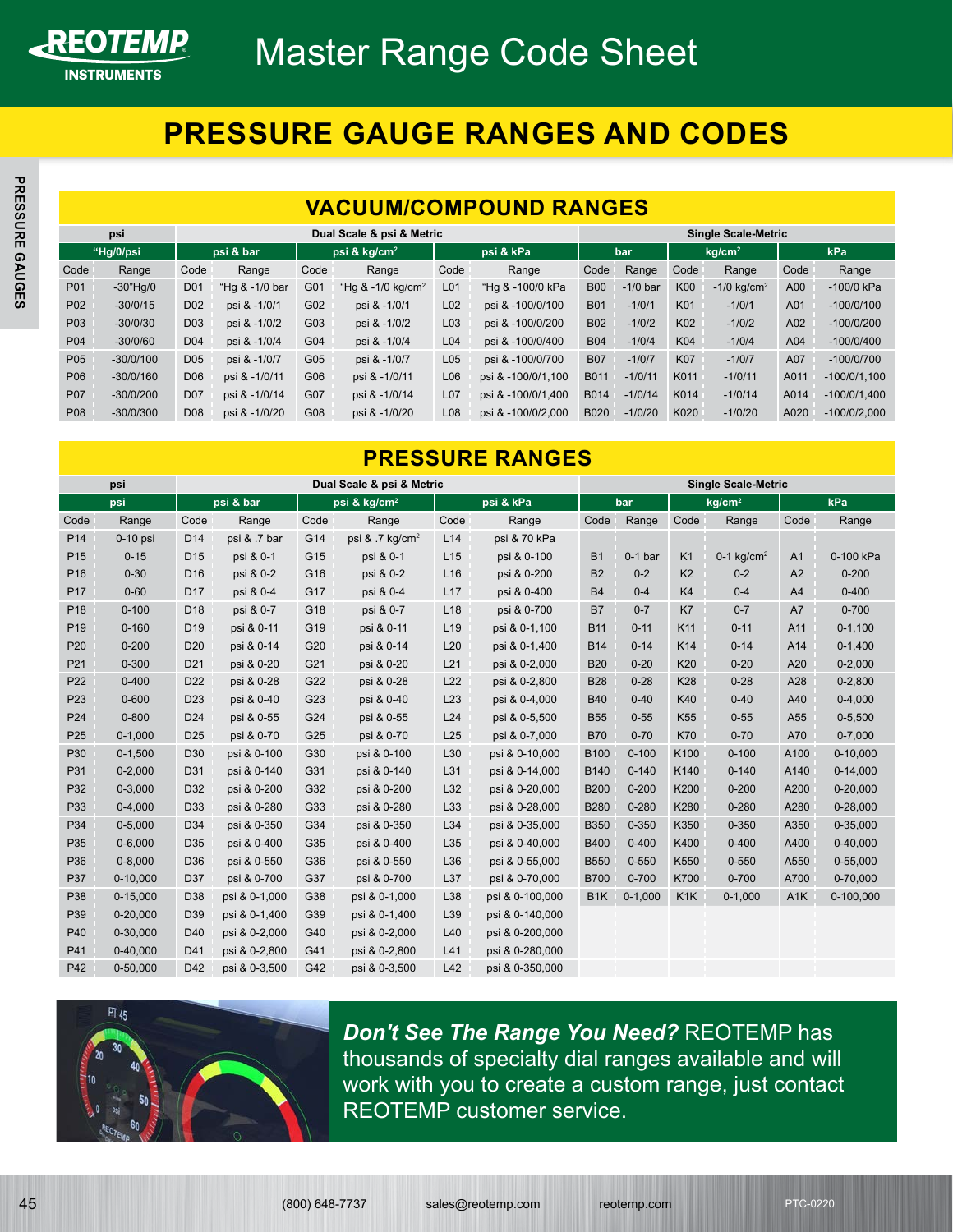# Diaphragm Seals



<span id="page-3-0"></span>REO*TEMP***®**

## **FILL GUIDE**

Diaphragm seals are designed to protect pressure instruments from hot process media and corrosive chemicals while minimizing any negative effect on instrument accuracy and durability. A well-made diaphragm seal can achieve this goal only if it is properly assembled, filled, and tested. REOTEMP's highly trained technicians use state-of-the-art equipment so that every diaphragm seal assembly is filled and tested to assure optimal instrument performance:

- $\checkmark$  24-hour Minimum Fluid Degassing  $\checkmark$  Evacuated Instrument Chamber Up to 10-8 mbar Absolute  $\checkmark$  Complete Fill Integrity Check  $\checkmark$  Fill-port Leak Test Post-fill Static Test 9 Verification of Instrument **Calibration**  $\checkmark$  High-temp Pipe Sealant Used on All Threaded Joints
	- (Welded Joints Upon Request)  $\checkmark$  Tamper-proof (Inspection Seal) Lacquer used on All
	- Threaded Joints  $\checkmark$  Sturdy Diaphragm Packaging Protection



| Part<br>Number<br>Code  | Name                              | <b>Description</b>                                                                                                                                                                                                                | <b>Temperature</b><br>Range<br>(Vacuum Service<br><5psia) | Pulset     | <b>Viscosity</b><br>cst@<br>$~177^{\circ}$ F | <b>Specific</b><br>Gravity<br>@ ~77°F | <b>Thermal</b><br><b>Expansion</b><br>cc/cc/°C |
|-------------------------|-----------------------------------|-----------------------------------------------------------------------------------------------------------------------------------------------------------------------------------------------------------------------------------|-----------------------------------------------------------|------------|----------------------------------------------|---------------------------------------|------------------------------------------------|
|                         |                                   | <b>STANDARD FILL FLUID</b>                                                                                                                                                                                                        |                                                           |            |                                              |                                       |                                                |
| AS                      | Silicone<br>DC2001                | This is the standard fill fluid for most diaphragm seal applications.                                                                                                                                                             | -40 $\degree$ F to 400 $\degree$ F<br>(-40°F to 250°F)    | Yes        | 20                                           | 0.94                                  | .00104                                         |
|                         |                                   | <b>HIGH TEMP SILICONE</b>                                                                                                                                                                                                         |                                                           |            |                                              |                                       |                                                |
| BH                      | Silicone<br>DC7041                | Standard for Smart Transmitters and capillary systems. Performs well in<br>applications with high temperature and a deep vacuum.                                                                                                  | 0°F to 650°F<br>(0°F to 450°F)                            | No         | 44                                           | 1.07                                  | .00077                                         |
| <b>B1</b>               | Silicone<br>DC7101                | Highest temperature rating; ideal for gauge seal assemblies. Too thick<br>for capillary assemblies. Response time can become very slow in cold<br>conditions.                                                                     | 50°F to 750°F<br>(50°F to 400°F)                          | Yes        | 500                                          | 1.11                                  | .00043                                         |
| C8                      | Syltherm<br>800 <sup>2</sup>      | Low viscosity allows it to perform well in both low and high temperatures.<br>Not recommended for vacuum service or at high temperatures when<br>under low static pressure.                                                       | -40°F to 750°F<br>(-40°F to 150°F)                        | <b>No</b>  | 9.5                                          | 0.93                                  | .00136                                         |
| <b>B5</b>               | Silicone<br>DC7051                | Performs very well in high temperatures when under vacuum. The high<br>viscosity and freezing point of this fluid makes it a poor choice for cold or<br>outdoor installations without heat tracing.                               | 50°F to 675°F<br>(50°F to 550°F)                          | <b>Yes</b> | 175                                          | 1.09                                  | .00096                                         |
| <b>B2</b>               | Silicone<br>DC5501                | Similar high temperature performance as DC705, however it performs<br>better at lower temperatures.                                                                                                                               | -40 $\degree$ F to 575 $\degree$ F<br>(-40°F to 400°F)    | No         | 125                                          | 1.07                                  | .00076                                         |
|                         |                                   | <b>FOOD GRADE</b>                                                                                                                                                                                                                 |                                                           |            |                                              |                                       |                                                |
| AG                      | Glycerin<br><b>USP</b>            | This is the standard fill fluid for most gauge seal assemblies for food,<br>beverage, and pharmaceutical applications. Its high viscosity will cause<br>very slow response at times in low temperature and outdoor installations. | 60°F to 450°F<br>(Not Suitable)                           | <b>Yes</b> | 1100                                         | 1.26                                  | .00061                                         |
| <b>BN</b>               | <b>NEOBEE</b><br>M20 <sup>7</sup> | Low viscosity and a wide temperature range makes this the standard<br>sanitary fill fluid for Smart Transmitters and capillary systems.                                                                                           | -10°F to 400°F<br>(-10°F to 200°F)                        | No         | 10                                           | 0.92                                  | .00101                                         |
| <b>BS</b>               | Food<br>Grade<br>Silicone         | Highest temperature limit for food grade fluids. Because of its high<br>viscosity it does not perform well in low temperatures.                                                                                                   | 20°F to 550°F<br>(20°F to 250°F)                          | <b>Yes</b> | 350                                          | 0.97                                  | .00096                                         |
| <b>BP</b>               | Propylene<br>Glycol               | This is the fill fluid used when Glycol is called for on the customer<br>specification. It has a very narrow temperature range.                                                                                                   | 0°F to 200°F<br>(Not Suitable)                            | No         | 2.85                                         | 1.03                                  | .00073                                         |
|                         |                                   | <b>INERT (TYPICALLY FOR CHLORINE AND OXYGEN APPLICATIONS OR IN SILICONE-FREE ENVIRONMENTS)</b>                                                                                                                                    |                                                           |            |                                              |                                       |                                                |
| C <sub>1</sub>          | Fomblin<br>Y06 <sup>4</sup>       | Ideal inert fluid for transmitter applications. Relatively high vapor pressure<br>above 200°F. Not recommended for use in high temperature situations<br>with low static pressure.                                                | -40 $\degree$ F to 450 $\degree$ F<br>(0°F to 250°F)      | No         | 71                                           | 1.88                                  | .00086                                         |
| C <sub>2</sub>          | Halocarbon<br>6.3 <sup>3</sup>    | Standard inert fluid used in gauge seal assemblies.                                                                                                                                                                               | -40 $\degree$ F to 400 $\degree$ F<br>(-40°F to 200°F)    | Yes        | 6.3                                          | 1.87                                  | .00084                                         |
| C <sub>3</sub>          | Halocarbon<br>1.8 <sup>3</sup>    | Typically used in low temperature applications because of its low<br>viscosity.                                                                                                                                                   | -110°F to 220°F<br>(-100°F to 100°F)                      | No         | 1.8                                          | 1.82                                  | .00084                                         |
| C <sub>4</sub>          | Fluorolube<br>$FS-55$             | Similar performance to Halocarbon 6.3, however not suitable for vacuum<br>service.                                                                                                                                                | -40°F to 450°F<br>(Not Suitable)                          | <b>No</b>  | 5                                            | 1.86                                  | .00087                                         |
|                         |                                   | <b>SPECIALTY</b>                                                                                                                                                                                                                  |                                                           |            |                                              |                                       |                                                |
| <b>CK</b>               | Krytox<br>15066                   | Specialty fill fluid, inert.                                                                                                                                                                                                      | -40°F to 350°F<br>(-40°F to 300°F)                        | <b>No</b>  | 62                                           | 1.88                                  | .00095                                         |
| BE                      | Ethylene<br>Glycol                | Occasionally used in annular (O-ring) seal assemblies.                                                                                                                                                                            | -25°F to 320°F<br>(Not Suitable)                          | No         | 30                                           | 1.10                                  | .00062                                         |
| 1 Trademark Dow Corning |                                   | 3 Trademark Halocarbon Product Corporation                                                                                                                                                                                        | 5 Trademark Hooker Chemical Company                       |            |                                              |                                       | 7 Trademark Stepan Specialty Products          |

7 Trademark Stepan Specialty Products

2 Trademark The Dow Chemical Company

4 Trademark AUSIMONT S.P.A

6 Trademark The Chemours Company FC, LLC

Note: PulsePlus™ fill fluids may have different physical properties than specified. Chemical composition and temperature ranges do not vary.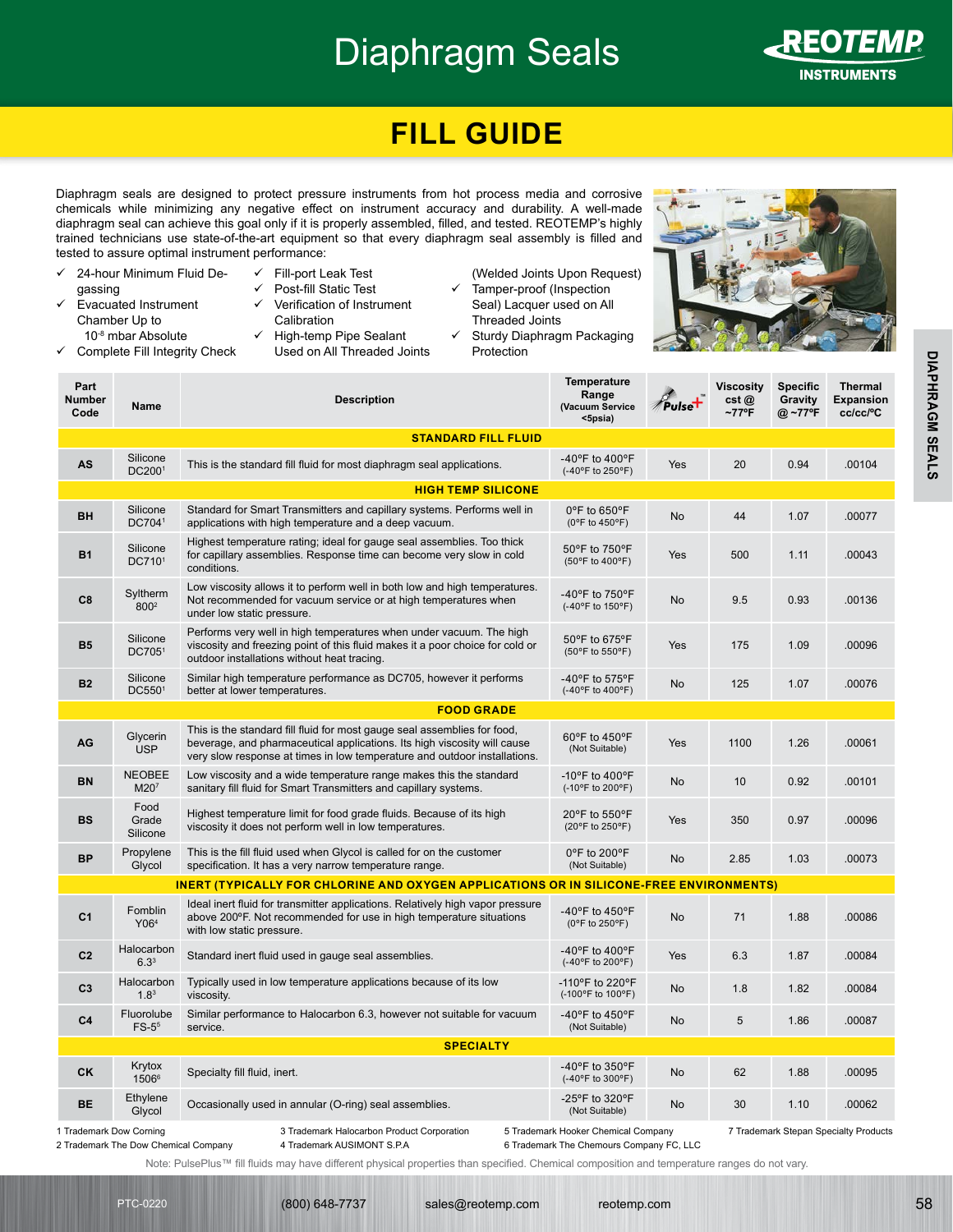## <span id="page-4-0"></span>**Customization**



REO*TEMP***®**

### **PRESSURE GAUGE OPTIONS**

| Part#<br>-G<br>-W<br>۰S<br>-T | Description                                                                                                |                              | Gauges            |                              |                              |                   |                              |                                   |                              | <b>Industrial Gauges</b>     |                              |                                                        |                              |                              |                   |                              | Test<br>Gauges |
|-------------------------------|------------------------------------------------------------------------------------------------------------|------------------------------|-------------------|------------------------------|------------------------------|-------------------|------------------------------|-----------------------------------|------------------------------|------------------------------|------------------------------|--------------------------------------------------------|------------------------------|------------------------------|-------------------|------------------------------|----------------|
|                               |                                                                                                            |                              |                   | PR25 PR35 PR40               | <b>PR60</b>                  | <b>PT45P</b>      | <b>PT45T</b>                 | <b>PI45</b>                       | PM                           |                              | PG**C PG**S                  | PD15/20/25                                             | PD35/40                      | <b>PC25N</b>                 | <b>PC25S</b>      | PC40/45/60                   | PL60/45        |
|                               |                                                                                                            |                              |                   |                              |                              |                   | <b>CASE FILL OPTIONS</b>     |                                   |                              |                              |                              |                                                        |                              |                              |                   |                              |                |
|                               | <b>Glycerin Filled Case</b>                                                                                | $\checkmark$                 | ✓                 | $\checkmark$                 | $\checkmark$                 | $\checkmark$      | $\checkmark$                 | N/A                               | $\checkmark$                 | $\checkmark$                 | $\checkmark$                 | N/A                                                    | N/A                          | N/A                          | N/A               | N/A                          | N/A            |
|                               | Glycerin Water Filled Case (65/35)                                                                         | $\checkmark$                 | ✓                 | $\checkmark$                 | $\checkmark$                 | ✓                 | $\checkmark$                 | N/A                               | $\checkmark$                 | $\checkmark$                 | $\checkmark$                 | N/A                                                    | N/A                          | N/A                          | N/A               | N/A                          | N/A            |
|                               | Silicone Filled Case                                                                                       | ✓                            | ✓                 | $\checkmark$                 | $\checkmark$                 | ✓                 | $\checkmark$                 | N/A                               | $\checkmark$                 | N/A                          | $\checkmark$                 | N/A                                                    | N/A                          | N/A                          | N/A               | N/A                          | N/A            |
|                               | Teflon-coated Movement (No case fill)                                                                      | $\checkmark$                 | $\checkmark$      | $\checkmark$                 | $\checkmark$                 | ✓                 | $\checkmark$                 | $\checkmark$                      | N/A                          | N/A                          | N/A                          | N/A                                                    | N/A                          | N/A                          | $\checkmark$      | $\checkmark$                 | ✓              |
| -1                            | Inert Case Fill                                                                                            | $\checkmark$                 | ✓                 | $\checkmark$                 | $\checkmark$                 | $\checkmark$      | $\checkmark$                 | N/A                               | N/A                          | N/A                          | N/A                          | N/A                                                    | N/A                          | N/A                          | N/A               | N/A                          | N/A            |
| -Р                            | <b>Plastic Lens</b>                                                                                        | <b>STD</b>                   | $\checkmark$      | $\checkmark$                 | $\checkmark$                 | $\checkmark$      | $\checkmark$                 | <b>LENS OPTIONS</b><br><b>STD</b> | <b>STD</b>                   | <b>STD</b>                   | $\checkmark$                 | $\checkmark$                                           | <b>MQ</b>                    | $\checkmark$                 | $\checkmark$      | $\checkmark$                 | ✓              |
| -T                            | Tempered Safety Glass Lens                                                                                 | $\checkmark$                 | <b>STD</b>        | <b>STD</b>                   | <b>STD</b>                   | <b>STD</b>        | <b>STD</b>                   | N/A                               | N/A                          | N/A                          | <b>STD</b>                   | N/A                                                    | N/A                          | N/A                          | <b>STD</b>        | <b>STD</b>                   | <b>STD</b>     |
| -S                            | Laminated Safety Glass Lens                                                                                | $\checkmark$                 | $\checkmark$      | $\checkmark$                 | $\checkmark$                 | $\checkmark$      | $\checkmark$                 | N/A                               | N/A                          | N/A                          | $\checkmark$                 | N/A                                                    | N/A                          | N/A                          | $\checkmark$      | $\checkmark$                 | ✓              |
| -G                            | <b>Plain Glass</b>                                                                                         | N/A                          | N/A               | N/A                          | N/A                          | N/A               | N/A                          | N/A                               | <b>MQ</b>                    | <b>MQ</b>                    | N/A                          | <b>MQ</b>                                              | <b>STD</b>                   | N/A                          | N/A               | N/A                          | N/A            |
|                               |                                                                                                            |                              |                   |                              |                              |                   |                              | <b>POINTER OPTIONS</b>            |                              |                              |                              |                                                        |                              |                              |                   |                              |                |
| -RP                           | <b>Red Pointer</b>                                                                                         | $\checkmark$                 | $\checkmark$      | $\checkmark$                 | $\checkmark$                 | $\checkmark$      | $\checkmark$                 | $\checkmark$                      | N/A                          | N/A                          | $\checkmark$                 | N/A                                                    | N/A                          | N/A                          | $\checkmark$      | $\checkmark$                 | $\checkmark$   |
| -MP                           | Min/Max Pointer (Drag Hand)†                                                                               | $\checkmark$                 | N/A               | $\checkmark$                 | $\checkmark$                 | $\checkmark$      | N/A                          | N/A                               | N/A                          | N/A                          | $\checkmark$                 | N/A                                                    | N/A                          | N/A                          | N/A               | N/A                          | N/A            |
| -MQ                           | Min/Max Pointer (Tamper-proof)+                                                                            | $\checkmark$                 | N/A               | $\checkmark$                 | $\checkmark$                 | $\checkmark$      | N/A                          | N/A                               | N/A                          | N/A                          | $\checkmark$                 | N/A                                                    | N/A                          | N/A                          | N/A               | N/A                          | N/A            |
| -RH                           | Red Set Hand (Manual Adjustment)                                                                           | N/A                          | N/A               | N/A                          | N/A                          | $\checkmark$      | N/A                          | N/A                               | N/A                          | N/A                          | N/A                          | N/A                                                    | N/A                          | N/A                          | N/A               | N/A                          | N/A            |
| -EC                           | <b>Electrical Contacts</b>                                                                                 | N/A                          | N/A               | $\checkmark$                 | N/A                          | $\checkmark$      | N/A                          | N/A                               | N/A                          | N/A                          | N/A                          | N/A                                                    | N/A                          | N/A                          | N/A               | N/A                          | N/A            |
|                               |                                                                                                            |                              |                   |                              |                              |                   |                              | <b>DIAL OPTIONS</b>               |                              |                              |                              |                                                        |                              |                              |                   |                              |                |
| -CL                           | Custom Logo Dial                                                                                           | $\checkmark$                 | $\checkmark$      | $\checkmark$                 | $\checkmark$                 | $\checkmark$      | $\checkmark$<br>$\checkmark$ | $\checkmark$<br>$\checkmark$      | <b>MQ</b>                    | <b>MQ</b>                    | $\checkmark$                 | <b>MQ</b>                                              | <b>MQ</b>                    | <b>MQ</b>                    | $\checkmark$      | $\checkmark$<br>$\checkmark$ | $\checkmark$   |
| <b>HV</b>                     | Hi-Vis Dial<br><b>Color Band</b>                                                                           | $\checkmark$<br>$\checkmark$ | ✓<br>✓            | $\checkmark$<br>$\checkmark$ | $\checkmark$<br>$\checkmark$ | ✓                 | $\checkmark$                 | $\checkmark$                      | N/A                          | N/A<br><b>MQ</b>             | $\checkmark$<br>$\checkmark$ | N/A                                                    | N/A                          | N/A<br><b>MQ</b>             | ✓<br>$\checkmark$ | $\checkmark$                 | N/A<br>N/A     |
| -CB<br>-CP                    | Color Pie                                                                                                  | $\checkmark$                 | $\checkmark$      | $\checkmark$                 | $\checkmark$                 | ✓<br>$\checkmark$ | $\checkmark$                 | $\checkmark$                      | <b>MQ</b><br><b>MQ</b>       | <b>MQ</b>                    | $\checkmark$                 | <b>MQ</b><br><b>MQ</b>                                 | <b>MQ</b><br><b>MQ</b>       | <b>MQ</b>                    | $\checkmark$      | $\checkmark$                 | N/A            |
| -DM                           | Dial Marking                                                                                               | $\checkmark$                 | ✓                 | $\checkmark$                 | $\checkmark$                 | ✓                 | $\checkmark$                 | $\checkmark$                      | <b>MQ</b>                    | <b>MQ</b>                    | $\checkmark$                 | <b>MQ</b>                                              | <b>MQ</b>                    | $\checkmark$                 | ✓                 | $\checkmark$                 | ✓              |
| -LP                           | Removable Lens Protector                                                                                   | N/A                          | N/A               | N/A                          | N/A                          | ✓                 | $\checkmark$                 | $\checkmark$                      | N/A                          | N/A                          | N/A                          | N/A                                                    | N/A                          | N/A                          | N/A               | N/A                          | N/A            |
|                               |                                                                                                            |                              |                   |                              |                              |                   | <b>CALIBRATION OPTIONS</b>   |                                   |                              |                              |                              |                                                        |                              |                              |                   |                              |                |
| -R1                           | Upgrade to 1% FS Accuracy                                                                                  | $\checkmark$                 | $\checkmark$      | <b>STD</b>                   | <b>STD</b>                   | N/A               | N/A                          | N/A                               | N/A                          | N/A                          | $\checkmark$                 | N/A                                                    | N/A                          | N/A                          | N/A               | N/A                          | N/A            |
| -R2                           | Upgrade to 0.5% FS Accuracy                                                                                | N/A                          | N/A               | $\checkmark$                 | $\checkmark$                 | <b>STD</b>        | <b>STD</b>                   | <b>STD</b>                        | N/A                          | N/A                          | N/A                          | N/A                                                    | N/A                          | N/A                          | N/A               | N/A                          | N/A            |
| -R5                           | Upgrade to 1.5% FS Accuracy                                                                                | $\checkmark$                 | $\checkmark$      | N/A                          | N/A                          | N/A               | N/A                          | N/A                               | N/A                          | N/A                          | N/A                          | N/A                                                    | N/A                          | N/A                          | $\checkmark$      | $\checkmark$                 | N/A            |
| -C1                           | 1pt. NIST Calibration Cert                                                                                 | $\checkmark$                 | ✓                 | $\checkmark$                 | $\checkmark$                 | $\checkmark$      | $\checkmark$                 | $\checkmark$                      | $\checkmark$                 | $\checkmark$                 | $\checkmark$                 | $\checkmark$                                           | $\checkmark$                 | $\checkmark$                 | $\checkmark$      | ✓                            | N/A            |
| -C3                           | 3pt. NIST Calibration Cert                                                                                 | $\checkmark$                 | ✓                 | $\checkmark$                 | $\checkmark$                 | ✓                 | $\checkmark$                 | $\checkmark$                      | $\checkmark$                 | $\checkmark$                 | $\checkmark$                 | $\checkmark$                                           | $\checkmark$                 | $\checkmark$                 | $\checkmark$      | $\checkmark$                 | N/A            |
| -C5                           | 5pt. NIST Calibration Cert                                                                                 | $\checkmark$                 | $\checkmark$      | $\checkmark$                 | $\checkmark$                 | $\checkmark$      | $\checkmark$                 | $\checkmark$                      | $\checkmark$                 | $\checkmark$                 | $\checkmark$                 | $\checkmark$                                           | $\checkmark$                 | $\checkmark$                 | $\checkmark$      | $\checkmark$                 | N/A            |
| -CX                           | 10pt. NIST Calibration Cert                                                                                | $\checkmark$                 | ✓                 | ✓                            | $\checkmark$                 | ✓                 | $\checkmark$                 | $\checkmark$                      | $\checkmark$                 | $\checkmark$                 | ✓                            | $\checkmark$                                           | $\checkmark$                 | $\checkmark$                 | ✓                 | $\checkmark$                 | <b>STD</b>     |
| -CS                           | Calibration Sticker (No logged pts.)                                                                       | $\checkmark$                 | ✓                 | ✓                            | $\checkmark$                 | $\checkmark$      | $\checkmark$                 | $\checkmark$                      | $\checkmark$                 | $\checkmark$                 | $\checkmark$                 | $\checkmark$                                           | $\checkmark$                 | $\checkmark$                 | ✓                 | $\checkmark$                 | N/A            |
|                               |                                                                                                            |                              |                   |                              |                              |                   |                              | <b>TAG OPTION</b>                 |                              |                              |                              |                                                        |                              |                              |                   |                              |                |
| -TS                           | Stainless Steel Tag (1-10 Characters)                                                                      | $\checkmark$                 | ✓                 | $\checkmark$                 | $\checkmark$                 | $\checkmark$      | $\checkmark$                 | $\checkmark$<br>$\checkmark$      | $\checkmark$                 | $\checkmark$                 | $\checkmark$                 | $\checkmark$                                           | $\checkmark$                 | $\checkmark$                 | $\checkmark$      | $\checkmark$                 | $\checkmark$   |
| -TM<br>-TP                    | Stainless Steel Tag (11-80 characters)<br>Paper Tag                                                        | $\checkmark$<br>$\checkmark$ | ✓<br>$\checkmark$ | $\checkmark$<br>$\checkmark$ | $\checkmark$<br>$\checkmark$ | ✓<br>✓            | $\checkmark$<br>$\checkmark$ | $\checkmark$                      | $\checkmark$<br>$\checkmark$ | $\checkmark$<br>$\checkmark$ | $\checkmark$<br>$\checkmark$ | $\checkmark$<br>$\checkmark$                           | $\checkmark$<br>$\checkmark$ | $\checkmark$<br>$\checkmark$ | $\checkmark$<br>✓ | $\checkmark$<br>$\checkmark$ | ✓<br>✓         |
|                               |                                                                                                            |                              |                   |                              |                              |                   | <b>CERTIFICATION OPTIONS</b> |                                   |                              |                              |                              |                                                        |                              |                              |                   |                              |                |
| $-CM$                         | General Material Conformance                                                                               | $\checkmark$                 |                   |                              | ✓                            | ✓                 | ✓                            | $\checkmark$                      | $\checkmark$                 | $\checkmark$                 | $\checkmark$                 | $\checkmark$                                           | $\checkmark$                 | $\checkmark$                 | ✓                 | ✓                            | ✓              |
| -NC                           | Certificate of NACE Compliance                                                                             |                              |                   |                              | $\checkmark$                 |                   |                              | $\checkmark$                      | N/A                          | N/A                          | N/A                          | N/A                                                    | N/A                          | N/A                          | ✓                 | ✓                            |                |
| -PM                           | Positive Material Identification                                                                           | $\checkmark$                 | ✓                 |                              | ✓                            | ✓                 | ✓                            | $\checkmark$                      | $\checkmark$                 | $\checkmark$                 | ✓                            | ✓                                                      | $\checkmark$                 | $\checkmark$                 | ✓                 | $\checkmark$                 | ✓              |
|                               | Certificate (PMI)                                                                                          |                              |                   |                              |                              |                   |                              |                                   |                              |                              |                              |                                                        |                              |                              |                   |                              |                |
| -HT                           | Hydrostatic Test per ASME B31.3<br>$(5 \text{ min})$                                                       | $\checkmark$                 | ✓                 |                              | ✓                            | ✓                 | ✓                            | $\checkmark$                      | $\checkmark$                 | $\checkmark$                 | $\checkmark$                 | ✓                                                      | $\checkmark$                 | $\checkmark$                 | ✓                 | ✓                            | ✓              |
| -1 C                          | Argon Leak Check Certificate                                                                               | $\checkmark$                 | ✓                 | ✓                            | $\checkmark$                 | ✓                 | ✓                            | $\checkmark$                      | $\checkmark$                 | $\checkmark$                 | ✓                            | ✓                                                      | $\checkmark$                 | ✓                            | ✓                 | $\checkmark$                 | ✓              |
|                               |                                                                                                            |                              |                   |                              |                              |                   | <b>CLEANING OPTIONS</b>      |                                   |                              |                              |                              |                                                        |                              |                              |                   |                              |                |
| -DG                           | Degreased - Wiped Clean of Oils,<br>Shipped in Sealed Bag                                                  | $\checkmark$                 |                   |                              | ✓                            | ✓                 | ✓                            | $\checkmark$                      | N/A                          | N/A                          | $\checkmark$                 | N/A                                                    | N/A                          | $\checkmark$                 | ✓                 | $\checkmark$                 | ✓              |
| -OX                           | Cleaned for Oxygen Service per                                                                             |                              |                   |                              | ✓                            | ✓                 | ✓                            | $\checkmark$                      | MQ                           | <b>MQ</b>                    | ✓                            | MQ                                                     | <b>MQ</b>                    | ✓                            | ✓                 | ✓                            | ✓              |
|                               | <b>ASME B40.1</b>                                                                                          |                              |                   |                              |                              |                   |                              |                                   |                              |                              |                              |                                                        |                              |                              |                   |                              |                |
| -OY                           | Cleaned for Oxygen Service per MIL-<br>STD-1330D                                                           | $\checkmark$                 |                   |                              | $\checkmark$                 | ✓                 |                              | $\checkmark$                      | N/A                          | N/A                          | $\checkmark$                 | N/A                                                    | N/A                          | ✓                            | ✓                 | $\checkmark$                 | ✓              |
|                               |                                                                                                            |                              |                   |                              |                              |                   |                              | <b>OTHER OPTIONS</b>              |                              |                              |                              |                                                        |                              |                              |                   |                              |                |
| -NR                           | No Restrictor Screw                                                                                        | $\checkmark$                 | ✓                 | ✓                            | $\checkmark$                 | ✓                 | $\checkmark$                 | $\checkmark$                      | N/A                          | N/A                          | N/A                          | N/A                                                    | N/A                          | N/A                          | N/A               | $\checkmark$                 | N/A            |
| -FI                           | Dry Gauge Shipped with Fill Plug<br>Installed                                                              | N/A                          | N/A               | N/A                          | N/A                          | ✓                 | N/A                          | N/A                               | N/A                          | N/A                          | N/A                          | N/A                                                    | N/A                          | N/A                          | N/A               | N/A                          | N/A            |
|                               |                                                                                                            |                              |                   |                              |                              |                   |                              |                                   |                              |                              |                              |                                                        |                              |                              |                   |                              |                |
| $\checkmark$                  | Indicates that the option is available with the model.                                                     |                              |                   |                              |                              |                   |                              | N/A                               |                              |                              |                              | Indicates the option is not available with this model. |                              |                              |                   |                              |                |
| <b>STD</b>                    | Indicates standard options with no additional cost.<br>†This option is only available with a plastic lens. |                              |                   |                              |                              |                   |                              | <b>MQ</b>                         |                              |                              |                              | Minimum order quantity applies.                        |                              |                              |                   |                              |                |

```
PTC-0220
```